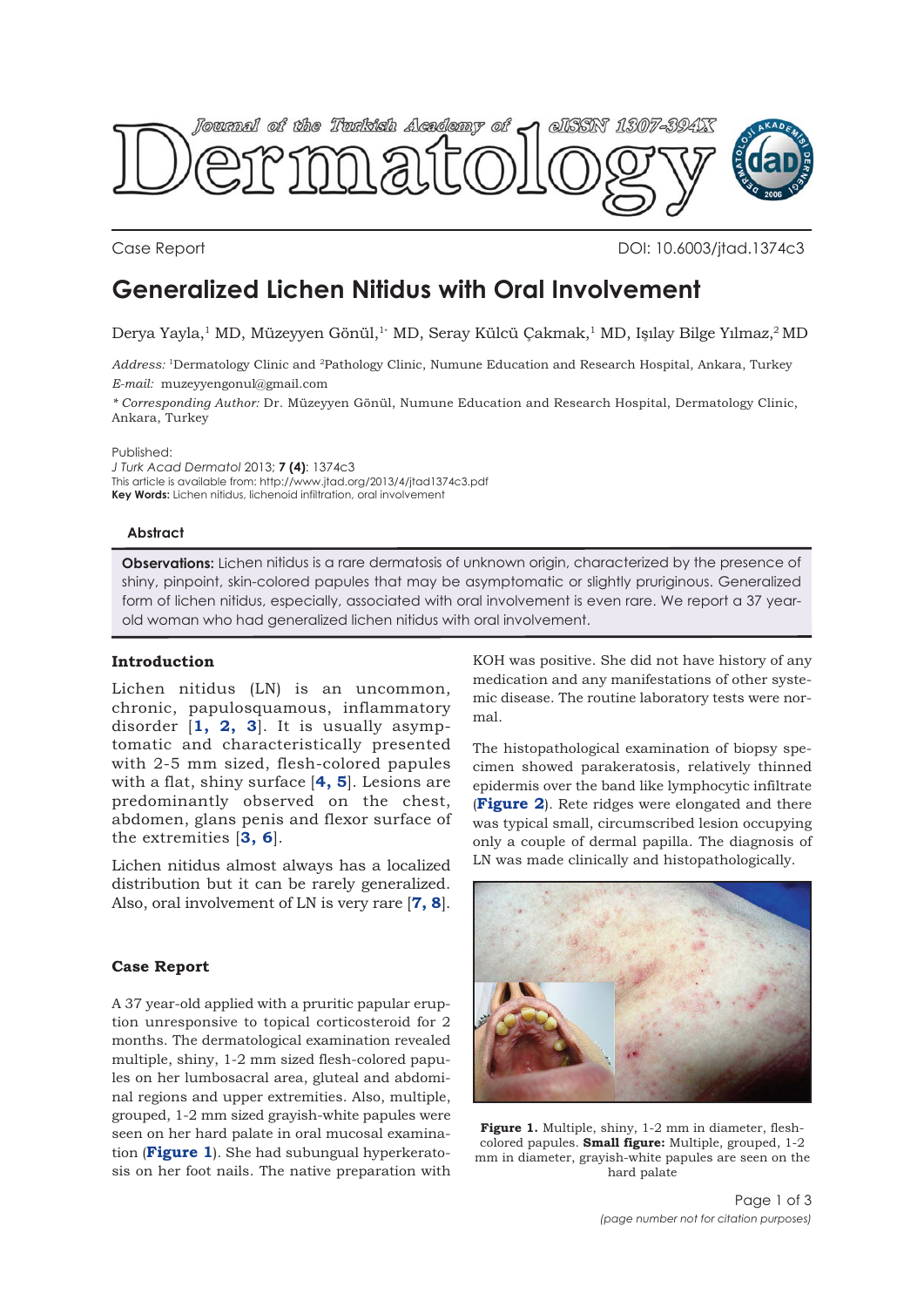

Figure 2. Band like lymphocytic infiltrate under the relatively thinned epidermis and elongated rete ridges and typical small, circumscribed lesion occupying only a couple of dermal papilla (H&E x50)

Itraconazole therapy was suggested to the patient because she had also tinea unguium. Subsequently she was lost to follow up.

#### **Discussion**

Lichen nitidus was first described by *Pinkus* in 1901. Some authors suggest that lichen nitidus represents a variant of lichen planus and some of them suspect it to be a type of tuberculid [**3, 9, 10**]. There is no obvious racial or sex predominance but most cases are children and young adults [**1, 3**]. The disease is usually localized and generalized presentation is very rare. The other variants of LN are confluent, vesicular, hemorrhagic, familial, palmar and plantar, spinosus follicular, perforating, linear and keratodermic LN [**2, 3, 8, 11, 12**]. Histopathological findings in all of these forms are similar; atypical acanthosis and parakeratosis in the epidermis, the well-circumscribed, granulomatous, lymphohistiocytic infiltrates, which are composed of epithelioid histiocytes surround by a rim of small lymphocytes and appear to be clutched by elongated rete ridges in a 'ball-and-claw' manner [**1, 2**].

Generalized LN, a rare form of the disease is characterized by multiple, shiny, dome-shaped papules occurring over the entire body [11]. In contrast with other forms of LN, generalized subtype is often associated with varying degrees of pruritus [**1**]. Our patient had severe pruritus.

Generalized LN has been rarely reported in association with trisomia 21 (*Down* syndrome),

Crohn disease, postpartum thyroiditis and amenorrhea [**12, 13, 14**]. In our patient no associated disease was determined.

The differential diagnosis of LN are keratosis pilaris, lichen planus, follicular eczema, verru plana, pityriasis rubra pilaris, phrynoderma (vitamin A deficiency), lichen simplex chronicus, prurigo nodularis, psoriasis and papular mucinosis. Histopathological examination of the lesion confirms the diagnosis [**11**]. Nails and mucous membrane involvement can be seen rarely in LN. Oral LN lesions have been reported in only several case reports [**15, 16**]. They appear as minute, flat, gray–white papules on the soft palate or white plaques on the tongue and hard palate [**15, 16**].

Spontaneous resolution of LN can be seen, so treatment may not be required in most cases [3, 10]. However the clinical course of generalized LN is unpredictable, with most patients experiencing spontaneous resolution several years after the onset of disease [**17**]. The choices of treatment includes systemic and topical corticosteroids, topical pimecrolimus, dinitroclorobenzene, diphenylcyclopropenone immunotherapy, astemizole, itraconazole, antituberculous agents (isoniazide), low-dose cyclosporine, enoxaparine, retinoic acids (acitretine and etretinat), psoralen and ultraviolet A, narrow band ultraviolet B phototherapy and exposure to intense sunlight [**4, 6, 7, 10, 11, 17**]. We suggested itraconazole to our patient who had also tinea unguium because it is included in the choices of therapy in LN and her lesions were unresponsive to topical steroid. We do not have any idea of the treatment efficacy because the patient was lost to follow up.

We present this case because generalized lichen nitidus is a rare variant of the disease and also oral involvement is seen very rarely. We suggest that the patients with generalized LN should be examined for oral involvement.

#### **References**

- 1. Arizaga AT, Gaughan MD, Bang RH. Generalized lichen nitidus. Clin Exp Dermatol 2002; 27: 115-117. PMID: 11952701
- 2. Nakamizo S, Kabashima K, Matsuyoshi N, Takahashi K, Miyachi Y. Generalized lichen nitidus successfully treated with narrowband UVB phototherapy. Eur J Dermatol 2010; 20: 816-817. PMID: 20937589
- 3. Mehta V, Balachandran C. Generalized lichen nitidus in childhood. Indian J Dermatol 2008; 53: 221-222. PMID: 19882045